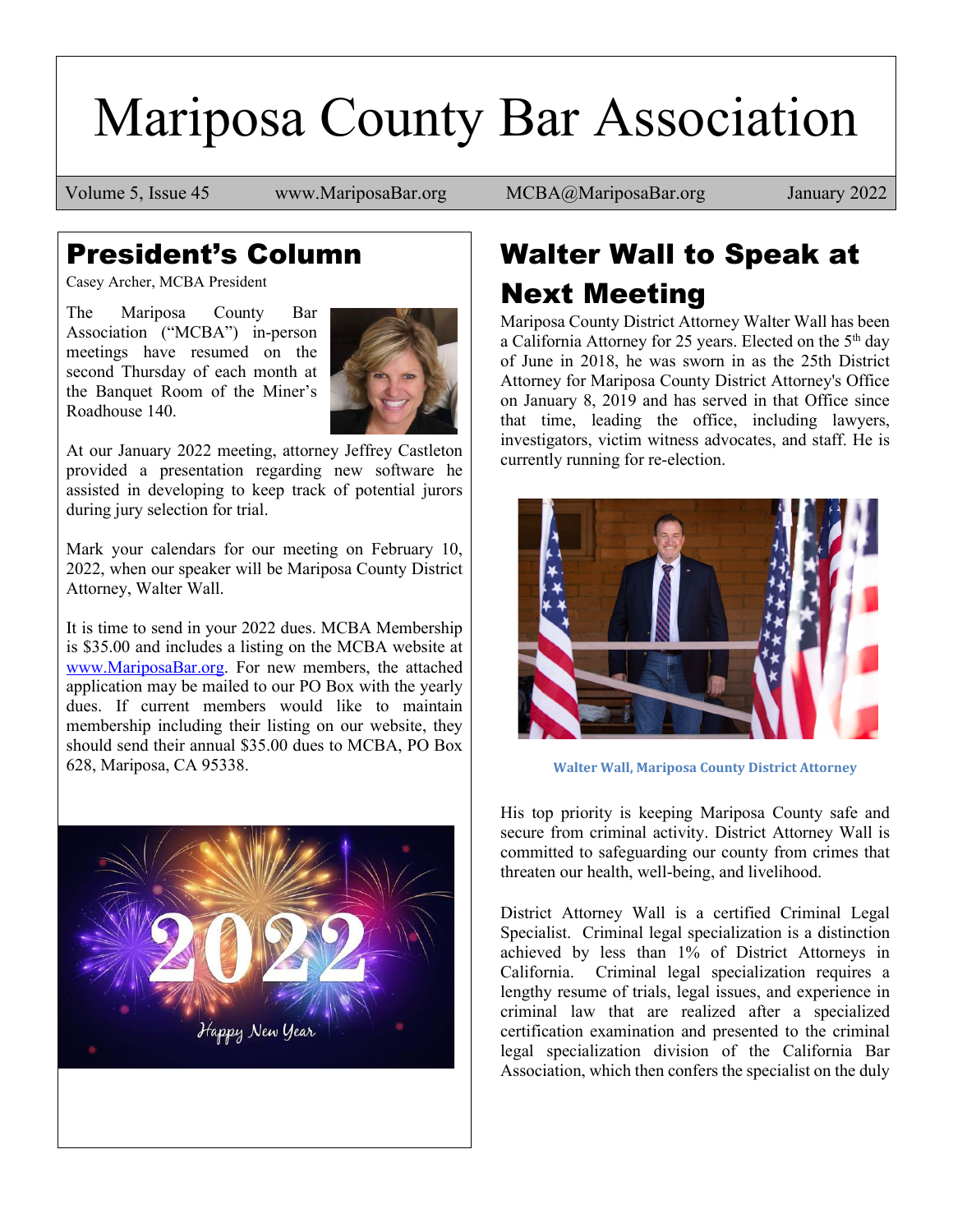## MCBA 2022 Meetings

The MCBA meets at noon on the second Thursday of each month at the Miner's Roadhouse 140 Banquet Room. The atmosphere is always fun, we welcome new members, and everyone is invited to attend. This is a great opportunity to network and take a break from the day to enjoy lunch with friends and colleagues.



#### **January 13, 2022**

Luncheon meeting: Speaker attorney Jeff Castleton on jury selection software

#### **February 10, 2022**

Luncheon meeting: Speaker Mariposa County District Attorney, Walter Wall.

#### **March 10, 2022**

Luncheon meeting: Speakers Suzette Prue and Beth Tomsick on the Ordinance to Save the Hospital.

#### **April 14, 2022**

Luncheon meeting: Dr. Shawn Emery, MD, Medical Lab Director for John C. Fremont (Mariposa) and Dignity Health (Merced) on the progression of COVID, updates, and Q&A

#### **May 12, 2022**

Annual Law Day Luncheon: Speaker Judge Michael Fagalde on "Toward a More Perfect Union: The Constitution in Times of Change"

#### **June 9, 2022**

1 hour MCLE credit Webinar with Speaker Brian Chase of ArcherHall, with a presentation on "Admissibility and Use of Digital Evidence at Trial"

#### **July 14, 2022**

Luncheon meeting: Speaker to be announced.

#### **August 11, 2022**

Luncheon meeting: Speaker to be announced.

#### **September 8, 2022**

Luncheon meeting: Speaker to be announced. **October 13, 2022** 

Luncheon meeting: Speaker to be announced.

#### **November 10, 2022**

Luncheon meeting: Speaker to be announced.

#### **December 8, 2022**

Luncheon meeting: Annual Holiday Luncheon and Judges Appreciation Day

### Walter Wall, continued

qualified candidate. Of the elected District Attorneys in California, Mr. Wall is the only one who is a Criminal Legal Specialist.

Walter Wall is a native of California and is a product of California public schools, having graduated from Ventura High School in Ventura, California and California State University at Bakersfield, California. District Attorney Wall received his juris doctorate from Seattle University School of Law in Seattle, Washington and is licensed in the states of California and Pennsylvania.

Over his distinguished career, District Attorney Wall has been the recipient of the Prosecutor of the Year Award (2010). He is active in his community as a regular member of the Mariposa-Yosemite Rotary Club. He has initiated the participation of Mariposa High School in the annual Mock Trial competitions. He is happily married to Christy Wall (30 years) and is the proud father of nine children.



### Job Opportunities

**Magistrate:** Applications are invited for the position of United States Magistrate Judge (Full-Time) for the United States District Court for the Northern District of California, San Francisco.

The selection and appointment of a candidate is contingent on the confirmation of Judge Corley as a United States District Judge. Applications must be received by February 28, 2022. Application instructions and forms are available at:

[https://cand.uscourts.gov/judges/magistrate-judge](https://cand.uscourts.gov/judges/magistrate-judge-information-and-career-opportunities/)[information-and-career-opportunities/](https://cand.uscourts.gov/judges/magistrate-judge-information-and-career-opportunities/)

**Contract Counsel:** Mariposa County is now seeking proposals for contract counsel to provide indigent defense legal services on behalf of the County. The Request for Qualifications can be found at:

<http://mariposacounty.org/bids.aspx>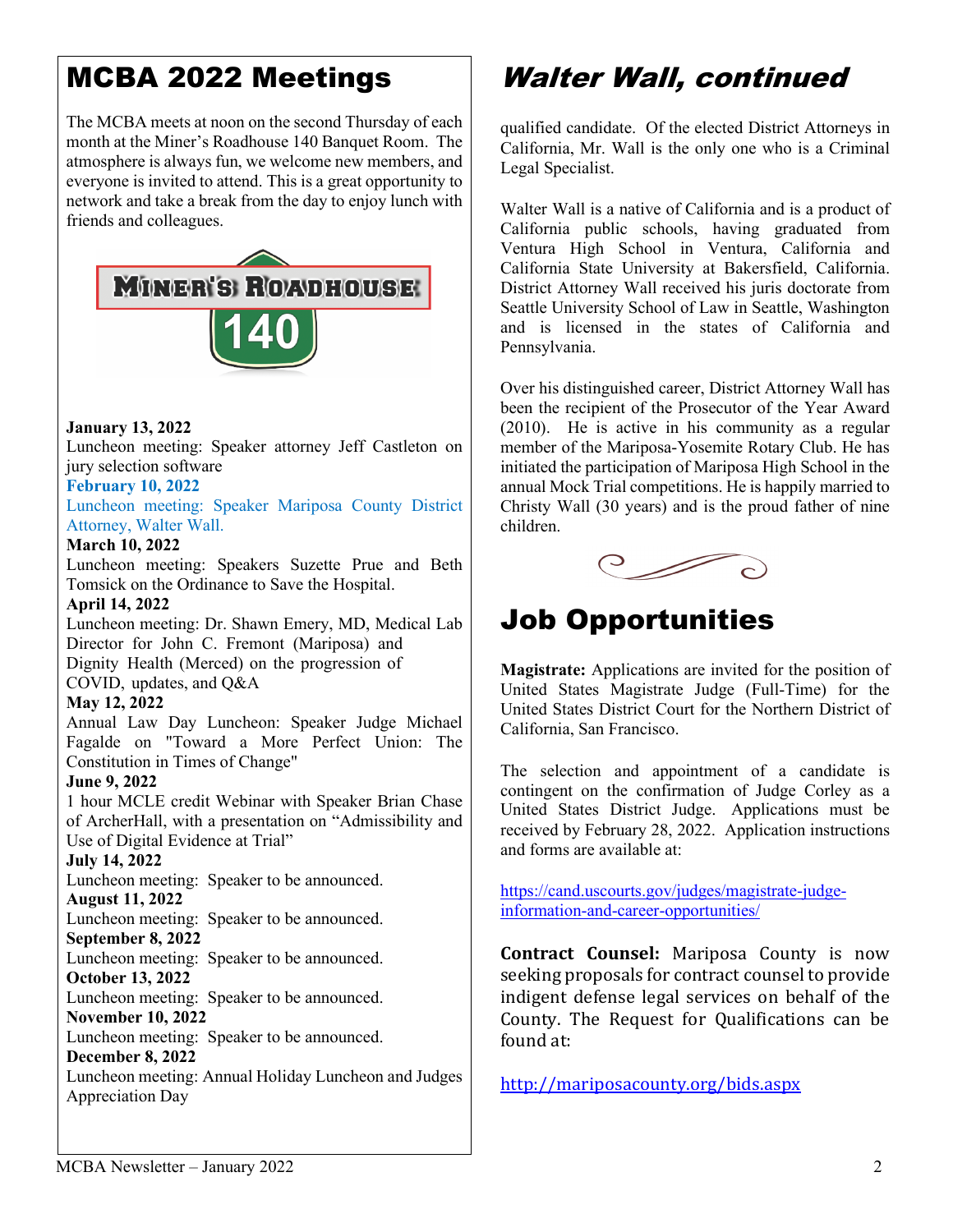### 2022 MCBA Officers



Casey Archer President



Ed Johnson Secretary



Anita Starchman Bryant Vice-President



**Skye Emery** Treasurer

### MCBA Membership List

#### **Thank you for your 2021 Membership.**

2021 Members listed below:

Alexandria Albertoni Ashley Albertoni Susan Albertoni Casey Archer Kevin Briggs Marvin Brown (retired) Anita Starchman Bryant Aaron Castleton Jeffrey Castleton Russell D. Cook Thomas Cooke Beau C. Correia Steven W. Dahlem

Skye Emery Kimberly G. Flores H. Wayne Green Rena Marie Harrison Robert Iwama Claudia Juarez Edward J. Johnson Andrew S. Kucera Cindy Morse Stephanie Perez Elizabeth Waldow Walter Wall

It's time to pay your 2022 dues! If you would like to renew your membership and maintain your listing on the MCBA website, you may do so by sending your \$35.00 annual dues to our PO Box. For new members who wish to join and have their information listed on the MCBA website, a Membership Application is attached and may be mailed with your dues to MCBA, PO Box 628, Mariposa, CA 95338.

## New California Laws for 2022

Governor Gavin Newsom signed 770 new laws in 2021. Some of them have a window before they take effect, such as mandating mental health instruction in schools and requiring gender-neutral toy sections in stores. However, most of them went into effect on January 1, 2022. Some of the new laws are as follows:

**Schools:** Middle schools and high schools will soon be required to start class no earlier than 8 a.m. and 8:30 a.m., respectively, so that preteens and teenagers can get more sleep. Rural school districts are exempt.

**Compost:** All California residents and businesses are required to sort their organic waste from the rest. The law will take effect in phases, and fines will start being imposed in 2024.

**Minimum wage:** Businesses with 26 or more employees are required to pay \$15 per hour minimum wage, more than double the federal minimum wage of \$7.25 per hour. California businesses with fewer than 26 employees will be required to pay \$15 per hour starting in 2023.

**Animal Welfare Law:** The law passed by voters in 2018 takes effect this year. It mandates that pigs, egg-laying chickens, and veal calves be housed with more room. Many in the pork industry have not made the necessary changes, and are suing for an additional two-year delay.

**Removing the word "alien" from California Codes:**  The word "alien" will be replaced with words like "noncitizen" or "immigrant" so that state laws will better reflect state values.

**No unsolicited single use silverware or condiments:**  As with straws in 2018, effective Junee 1, 2022 restaurants are prohibited from providing single use items such as chopsticks or ketchup packets for take out unless requested. They also are prohibited from packaging plastic silverware in a way that makes it hard to take only what you need.

**Rubber bullets and tear gas:** Police are now prohibited from using rubber bullets or tear gas to disperse crowds at a protest, or against someone just because they have violated "an imposed curfew, verbal threat, or noncompliance with a law enforcement directive."